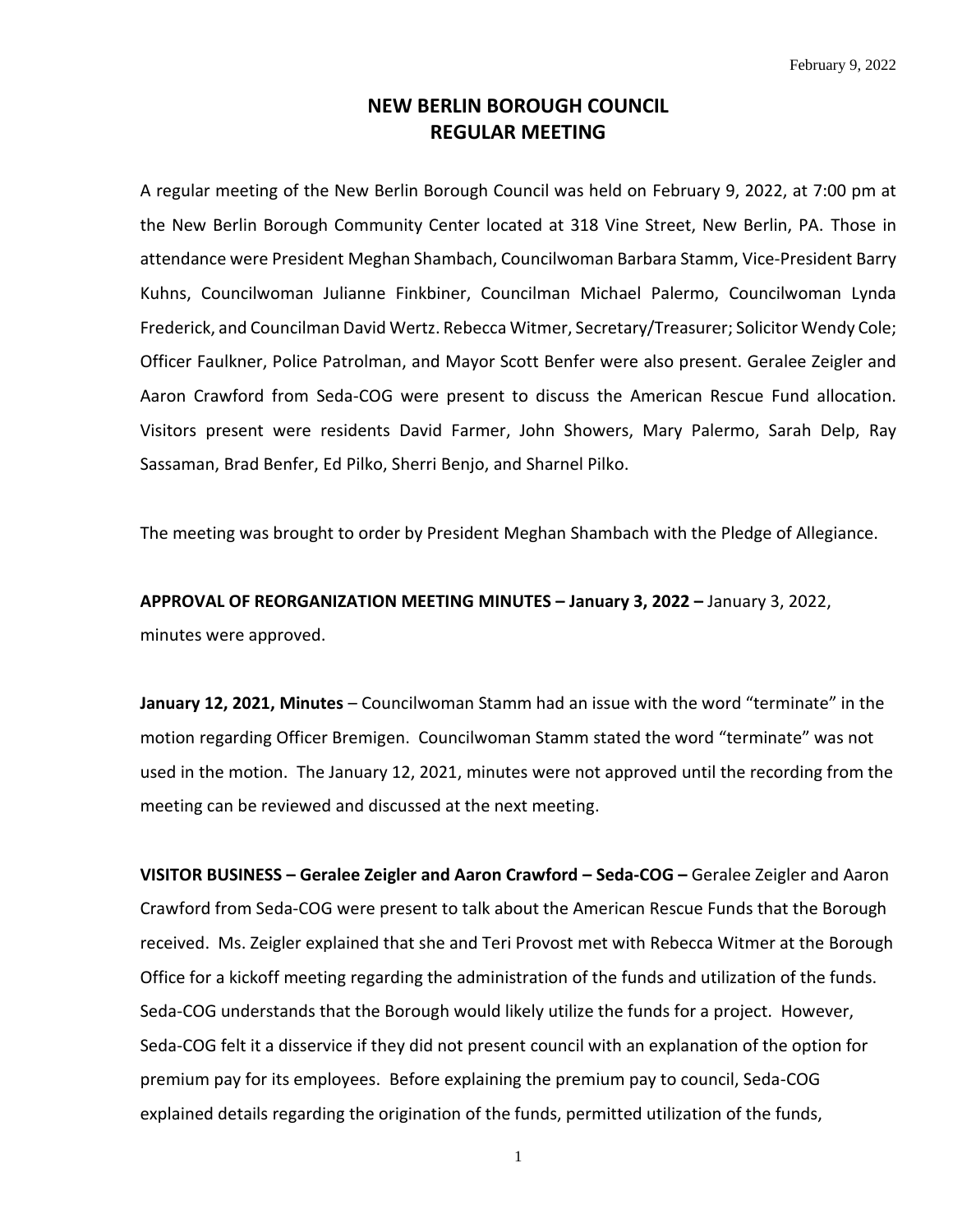guidelines regarding the funds, reporting to the US Treasury, and how other municipalities are utilizing the funds.

Aaron Crawford explained that several qualifications that are used to determine whether an essential worker is eligible for premium pay. He also explained the qualifications that define an essential worker and restrictions as to the amount of premium pay that can be allotted per worker.

President Shambach asked the finance committee to meet before the next meeting to determine the financial allocation of the American Rescue Funds. The committee is to consider and make a recommendation as to how much of the standard allowance should be allocated to government services and how much, if any, to premium pay. A recommendation is to be made at the next meeting of council.

**COMMITTEE REPORTS – Fire Company Liaison – FEMA Grant –** Councilman David Wertz stated the Fire Company FEMA grant allocation was received and the air packs should arrive by the end of March.

**Fireman's Carnival** – The Fire Company is planning the carnival for July 13<sup>th</sup> through July 16<sup>th</sup>. The parade will be held on July 14<sup>th</sup>. A list of other events were requested for insurance purposes. The only events decided upon by the fire company so far this year is the carnival, the parade, a drivethru dinner on February 19<sup>th</sup>, and another drive-thru dinner on April 9<sup>th</sup>.

**Feral Cat Committee –** The feral cat committee met and went over the assigned objectives. Members of the committee have also made phone calls and did some research regarding the objectives.

**Personnel Committee –** The personnel committee recommends creating an assistant supervisor position for the street department. The personnel committee will create a job description for the position to be considered for approval at the next council meeting. Paperwork regarding reporting criteria will also be distributed. The finance committee will consider what impact the personnel committee's proposed pay rate for the position will have on the current budget.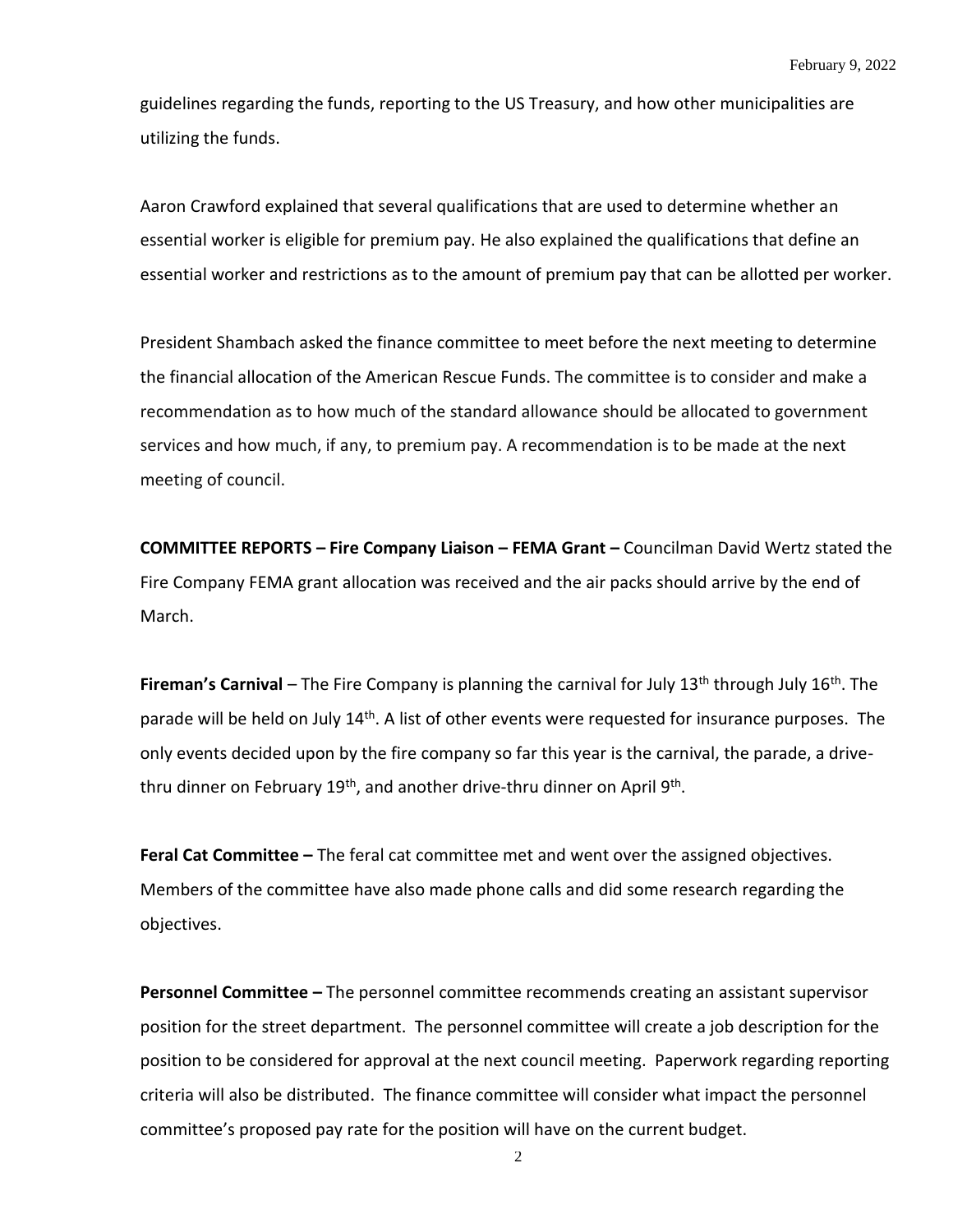**Brad Bilger – Street Department Employee** – It was reported that Brad Bilger, Street Department Employee is no longer interested in working for the street department due to the low pay rate. Additional laborers will be sought to help with street department duties.

**POLICE REPORT – January 2022 Police Report –** The January 2022 Police Report was reviewed.

**STREET SUPERVISORS REPORT –** No report was given.

**MAYOR'S REPORT** – Mayor Benfer stated that one of the things he has desired the most from the time he started campaigning is that the community come together and put differences aside. He really wants people to look at New Berlin and think it's a nice community in which to live and raise their family. The Mayor stated that he was recently sent a screenshot of something that was posted online which accused our police officers of smoking on duty while sitting in the car and then throwing cigarette butts out on the street. So, basically there was a bunch of hearsay surrounding the issue and none of those things said in the post were true. If they were, it would be addressed but none of our Borough Police Officers smoke. The Mayor suggested that if people see a police officer doing something they think is wrong or questionable, instead of placing it on social media to cause division, the proper steps should be taken. The complainant should contact the Borough Office and speak with Rebecca who will guide them through the proper process to make a formal complaint. The officers are expected to behave in such a way that brings pride to the town. If someone has an issue with any of them, put it in the proper place rather than on social media where everyone in the entire Country can look down on our town. Not everyone in the community will agree all of the time, but can't we try to get along.

**SOLICITORS REPORT –** No Solicitor's report was given.

**NEW BERLIN MUNICIPAL AUTHORITY – Minutes –** There were no questions regarding the minutes.

**Waterline Break** – Several weeks ago there was a waterline break on Market Street. The liaison reported that there were actually four breaks on that line in the same spot over a period of a few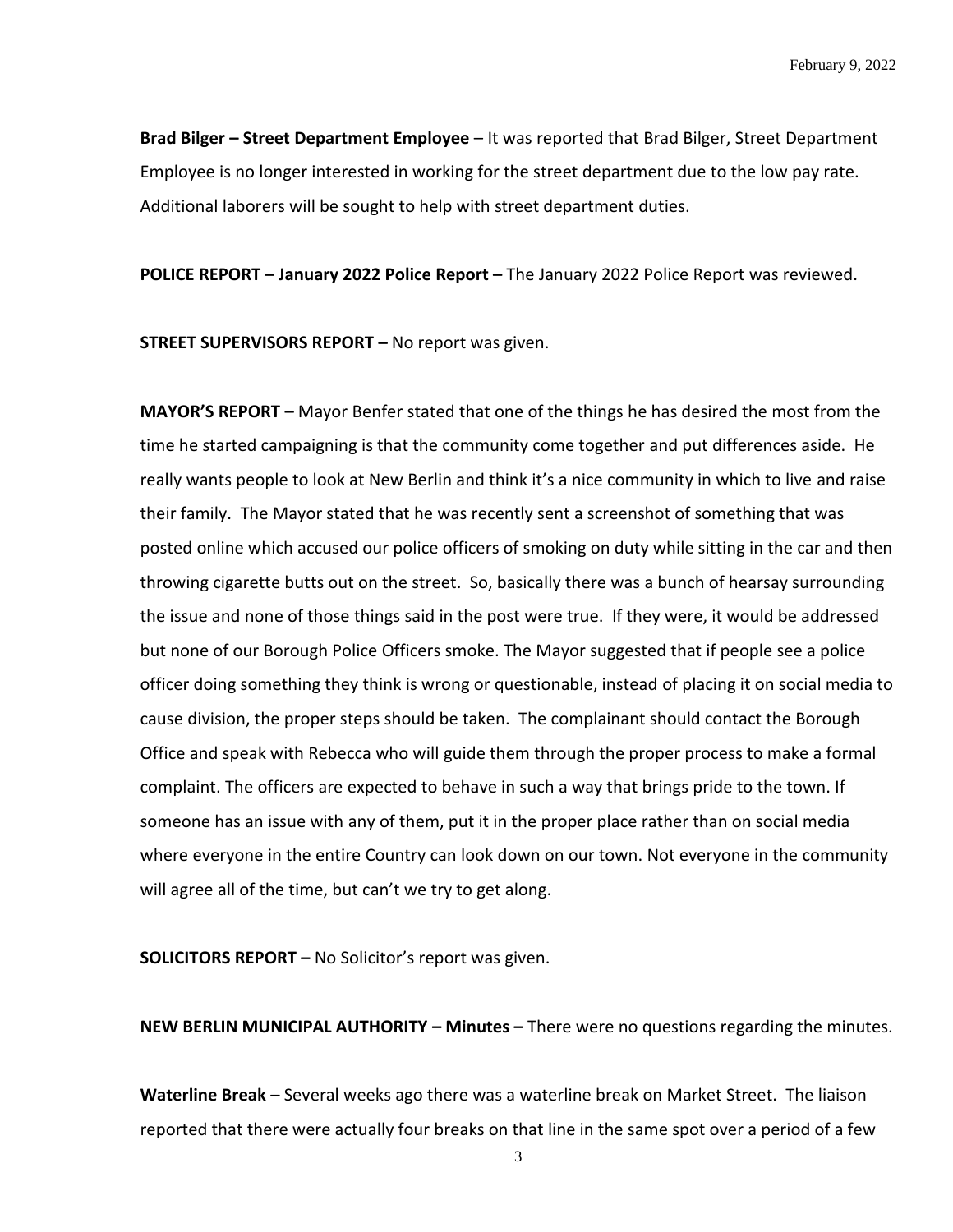days. The water/sewer infrastructure is so bad that it would be nice to earmark a portion of the American Rescue Funds towards replacing and repairing the water/sewer infrastructure. It was mentioned that there are a lot of grant opportunities available for water/sewer infrastructure.

**Water Meters –** For the past few years the New Berlin Municipal Authority has been trying to replace the water meters in homes. Due to COVID, the efforts needed to be placed on hold. The NBMA talked at their last meeting about making efforts to replace the meters sometime in the near future.

**NBMA Board Appointment** – There is still a vacancy on the NBMA Board.

**Grant Opportunity –** There is a lot of grant money available to the New Berlin Municipal Authority for upgrading and updating some of the infrastructure. They are looking into the grant and hope to come up with some projects for which to apply.

**Communication System –** The NBMA discussed upgrading its system that controls communication with the well. The current system has such a delayed response, that if the well has an issue, it does not put out communication regarding the issue until a day later.

**SECRETARY/TREASURER REPORT - Balance – General Fund –** The Secretary/Treasurer reported the balance in the general fund as \$84,638.75. That balance still includes 50% of the American Rescue Plan Funds.

**PLGIT Report -** The Secretary/Treasurer presented the updated and final PLIGIT Report showing balances at the end of 2021.

**Budget vs Actual Report for 2021** – The Secretary/Treasurer presented the Budget vs Actual Report for 2021 showing what actual revenues and expenses were for the 2021 budget year and showed them in comparison to what was budgeted for the 2021 year.

4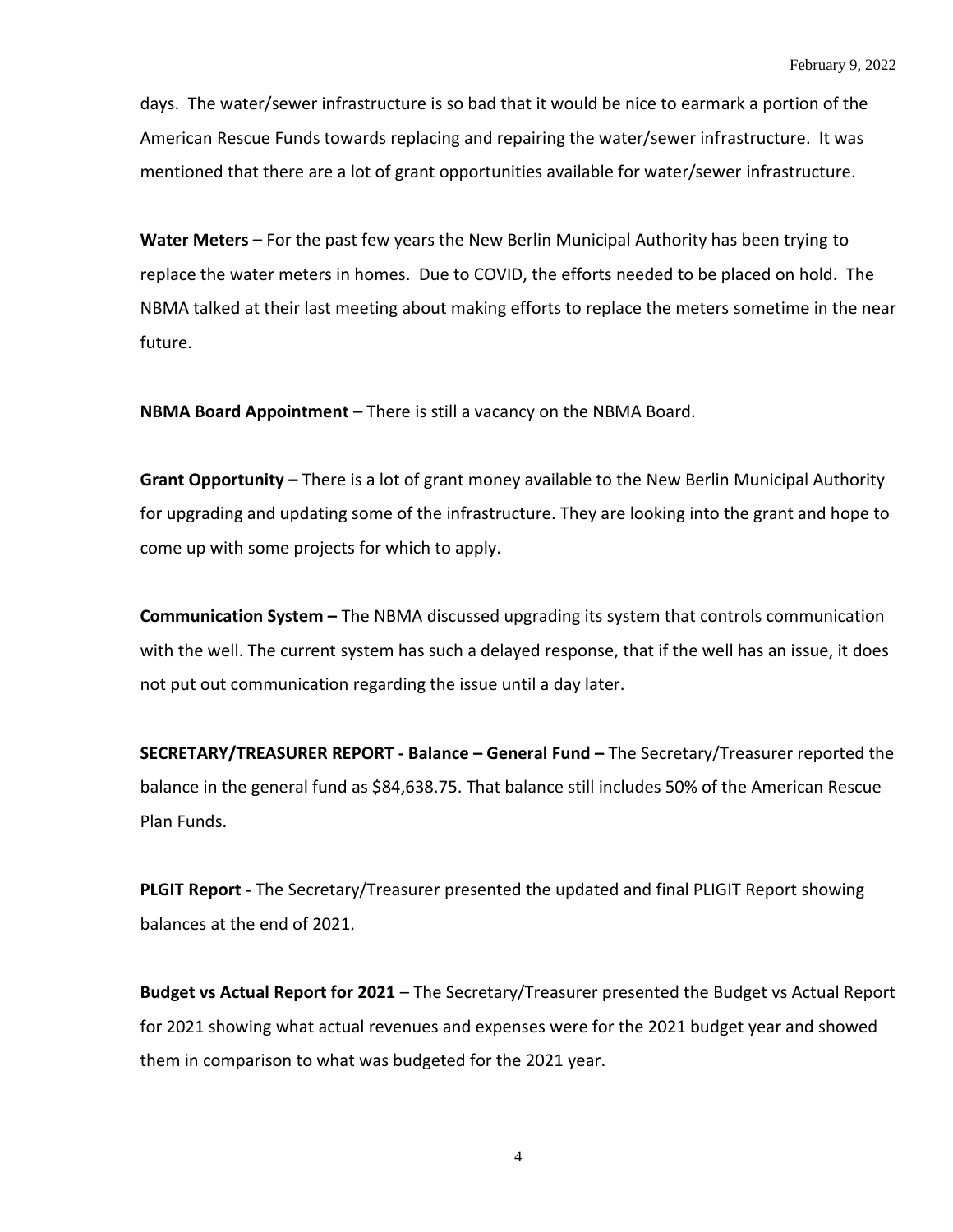**DCNR Feasibility Study Update** – There was a kickoff phone conference held with the borough office and the consultant. The consultant requested documentation on the former New Berlin Elementary School Building and property. The consultant was provided that information. A project kickoff meeting will be held with the DCNR Study Committee on March  $7<sup>th</sup>$ .

**DCED Keystone Communities Grant** – The Chief and the Secretary/Treasurer applied for the DCED Keystone Communities Grant as approved at the last council meeting. The grant will be used to upgrade the police department's radio communication systems. When Central Susquehanna Regional 911, the emergency dispatch center for Union and Snyder Counties, upgrades from analog to digital frequencies as planned, New Berlin Police Department radios will then be compatible with CSR's new digital frequency system. If the grant funds are awarded, personnel would like to be able to sign the contract to get the process moving.

**Motion – DCED Grant Contract –** Councilwoman Julianne Finkbiner made a motion to sign the grant contract. Councilman Michael Palermo made a 2<sup>nd</sup> to the motion. Vote was taken with all in favor and none opposed. Motion carried.

**Permit Application to Close State Roads –** The Secretary/Treasurer will be submitting applications to PennDOT to close the state roads for the Fireman's Parade and New Berlin Day. To facilitate that, the Borough Council needs to understand that they are taking on the liability for those road closures during the event. There is a section of the application that pertains to that and needs to be verified. The Borough has insurance that would cover any instances stemming from the road closure. There were no objections regarding the Borough taking on the liability or closing the roads for the events.

**READING AND SIGNING OF BILLS/PAYROLL** – Councilwoman Julianne Finkbiner made a motion to pay the bills with any additions. Councilman David Wertz made a 2nd to the motion. The Secretary/Treasurer stated there would be a lot of additions due to the meeting being earlier in the month. Vote was taken with all in favor, and none opposed. Motion carried.

5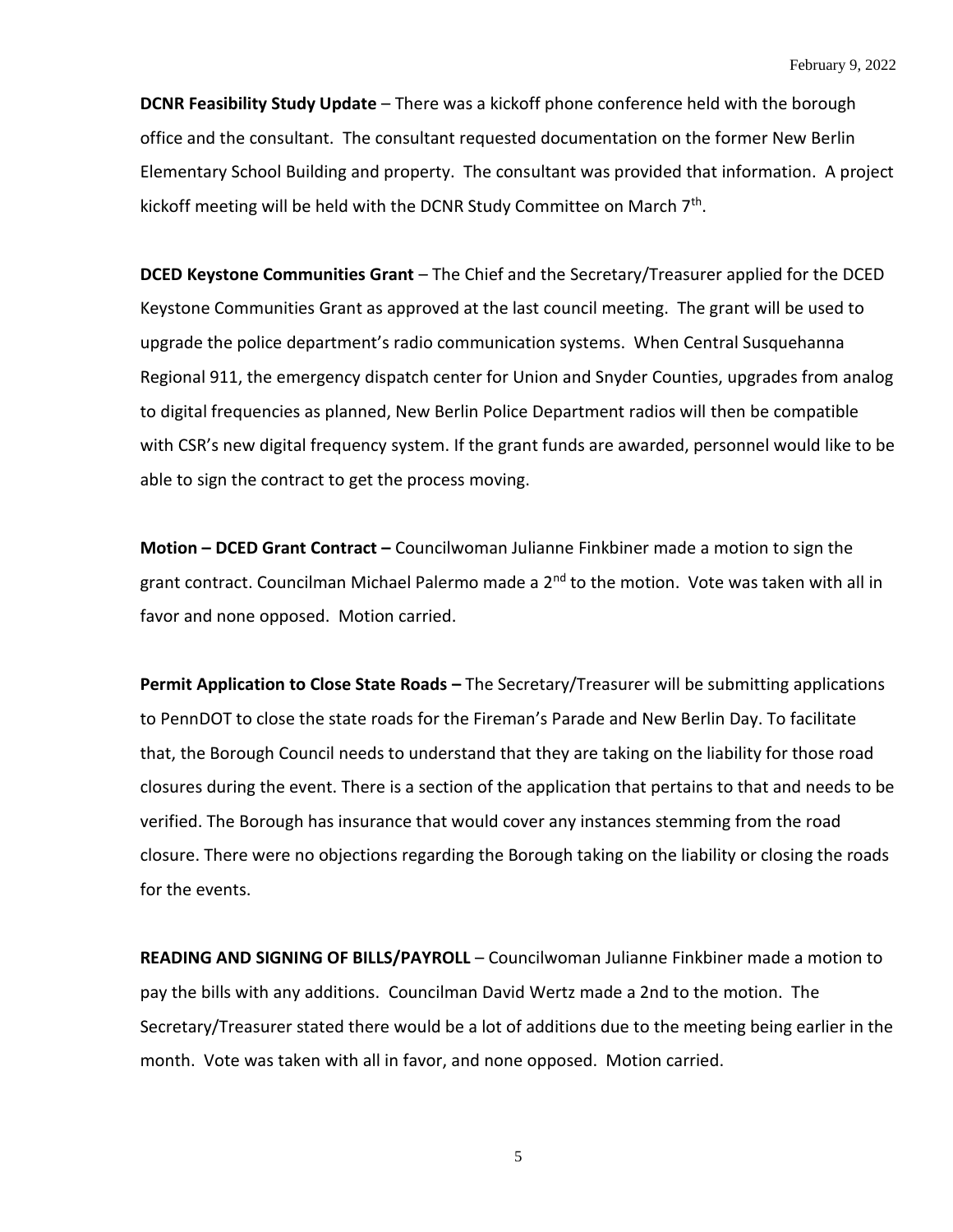## **BILLS TO BE PAID – GENERAL FUND**

| M&T Bank – Service Charge                     | 25.00     |
|-----------------------------------------------|-----------|
| Wex, Inc.                                     | 555.85    |
| <b>Curt Keister</b>                           | 335.92    |
| George Geise                                  | 525.90    |
| Jason Engleman                                | 224.88    |
| Joshua Dreisbach                              | 1,213.37  |
| Martez Faulkner                               | 301.95    |
| <b>Michael Mattocks</b>                       | 636.88    |
| Rebecca Witmer                                | 2,696.13  |
| <b>Rex Solomon</b>                            | 407.18    |
| <b>Rodney Styers</b>                          | 30.39     |
| <b>Cardmember Service</b>                     | 94.13     |
| Kim Barton                                    | 177.50    |
| PA State Association of Boroughs              | 40.00     |
| Postmaster                                    | 214.00    |
| PP&L                                          | 32.24     |
| Seda-COG                                      | 110.00    |
| <b>Union County Treasurer</b>                 | 12.00     |
| Pennsylvania Department of Revenue            | 217.88    |
| <b>US Treasury</b>                            | 1,695.70  |
| A-1 Lock & Key                                | 4.15      |
| <b>AMTRUST</b>                                | 2,722.00  |
| <b>Buffalo Valley Sportsmen's Association</b> | 115.00    |
| CH Waltz Sons, Inc.                           | 607.48    |
| <b>Coles Hardware</b>                         | 31.32     |
| DE LANGE Landen Financial                     | 79.57     |
| <b>Gessner Excavating</b>                     | 125.00    |
| Hometown Disposal                             | 77.90     |
| <b>Hoover Tractor</b>                         | 287.61    |
| Cole & Varano                                 | 562.50    |
| <b>Phoenix Distributors</b>                   | 1,600.00  |
| <b>PIRMA</b>                                  | 19,108.00 |
| PP&L                                          | 1,720.78  |
| Windstream Buffalo Valley, Inc.               | 422.20    |
| <b>AT&amp;T Mobility</b>                      | 116.40    |
| B.S.&B. Repair                                | 535.74    |
| New Enterprise Stone & Lime Co. Inc.          | 446.72    |
| <b>Stauffer Brothers Fence</b>                | 1,713.60  |

| <b>TOTAL</b> | 39,822.87 |
|--------------|-----------|
|--------------|-----------|